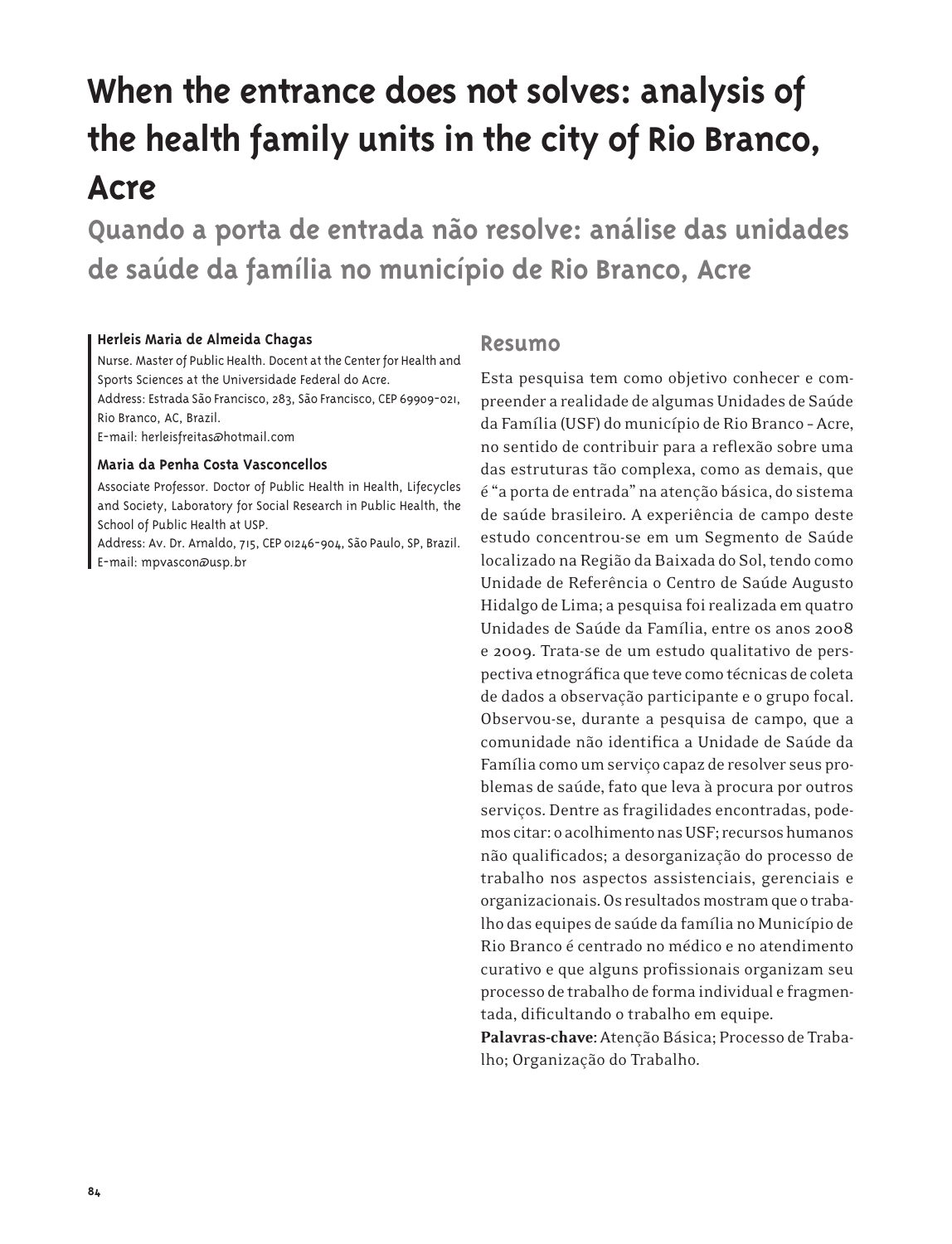# **Abstract**

The objective of this research is to know and to understand the reality of Family Health Units in the city of Rio Branco, to contribute to a critical analysis of an extremely complex structure, primary care units that are the main entrance to the Brazilian health system. The field research was conducted in four Family Health Units in the Baixada do Sol region, between the years 2008 and 2009. It is a qualitative study with an ethnographic approach; data were collected through participative observation and a focus group. During the field research, it was seen that the community does not identify the Family Health Unit as a service able to solve their health problems, a fact that leads them to seek help from other services. Among the vulnerabilities we encountered are: reception in the FHUs, unqualified human resources, and disorganized work processes in terms of assistential, management, and organizational aspects. The results show that the work of the FHUs in Rio Branco centers on the doctor and curative assistance, and some professionals organize their work individually and in a fragmented manner, making teamwork difficult.

Keywords: Primary Care; Work Process; Health Care Management.

#### **Introduction**

The Brazilian National Health System (Sistema Unica de Saude: SUS) guarantees all citizens the right to access the services it offers in the areas of promoting, protecting, and recovering health; according to current policies, this access is given primarily to basic care services. Brazil's Pact for Health (Brasil, 2006b), in defining the national policy, "characterizes basic care as a set of health actions, in the individual and public arenas, which cover the promotion and protection of health, prevention of illness, diagnostics, treatment, rehabilitation and maintenance of health" (p. 12). Basic care as a port of entry is referenced in the Bill of Rights for SUS Users (Brasil, 2006a, p. 2) published by the Ministry of Health, in which the first principle guaranteed to all citizens is access to health services which "should be orderly and organized". As the first item of this principle establishes that this access should occur "primarily through the Basic Health Care Services near the citizen's residence", which should be capable of resolving 80% of health problems and referring those services which are not resolved to services that are more technologically complex.

However, it is good to remember that the users utilize various strategies to access the health services that they need, many times without considering (or without being aware of) the norms which organize the system.

The National Council of Secretaries of Health (Brasil, 2006b) recognizes that "Basic Health Care still is not the main entryway to health services, losing this spot to specialized medium-complexity clinics and urgent care services (emergency rooms)…" (p. 121).

Our theory is that the implementation of basic health care services in Brazil is far from attaining the ideals described in recommendations, theoretical texts and norms. There are problems with quality, with the ability to resolve cases, with coverage, with integration into the hospital and specialty systems, and with personnel (HR), among other problems, which impede its effectiveness as a point of entry into the system.

In 1994, with support from the Ministry of Health, the first teams of the Family Health Program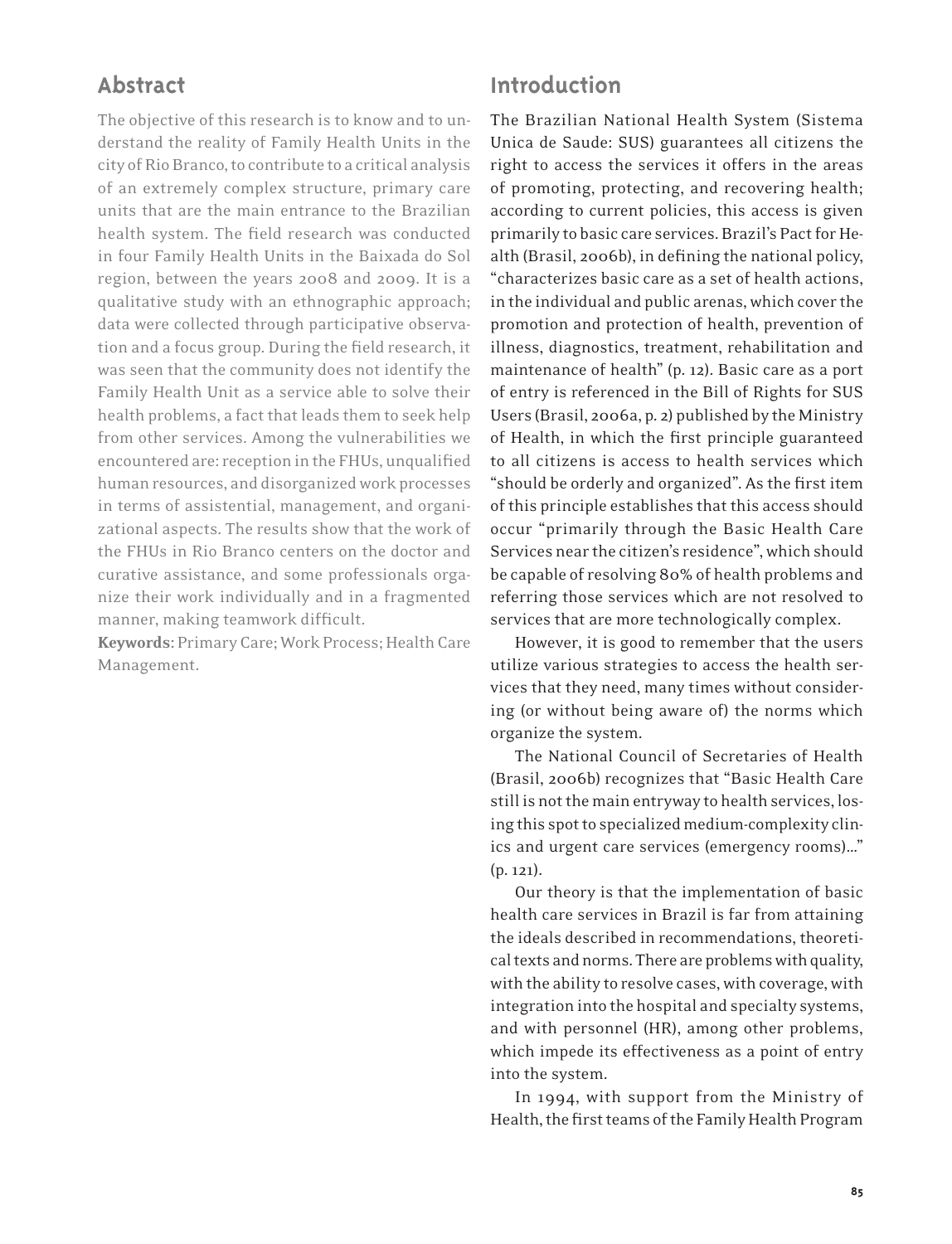were established in communities in the northeast; their objective was to become the point of entry to the health system. Through primary care, they sought to reverse the model of assistance at that time using new bases and criteria to substitute traditional assistance which was oriented towards curing diseases and the hospital setting.

Considering that the Family Health strategy is currently important for the Ministry of Health and the municipalities in which it is established, namely in seeing how far its social and assistential reach covers the population, and its political dividends in public health policy both nationally and internationally, there has been interest in research showing how Family Health has come to be organized in the city of Rio Branco, Acre.

The initial questions that guided our study were: How are the Family Health teams in this city being monitored and trained, considering that these are the people who operate the system known as "the point of entry to SUS"? What are the main demands/ needs, complaints, and doubts of the people who seek Family Health services in this city? How do the professionals typically deal with these issues? Are there standardized behaviors, information, referrals by professionals in Family Health? Are the physical conditions necessary to conduct these activities adequate?

In order to know and understand the situation in some Family Health units in the city of Rio Branco, Acre, we conducted our study to contribute to reflection on the very complex structure which is the "point of entry" to the Brazilian health system.

# **Family health in the context of the Brazilian health system**

Family Health is the Ministry of Health's main proposal for reorganizing basic health care in Brazil. Its main directive is to connect the clientele with a health team, and operates centrally in the knowledge of health vigilance which is instrumentalized through epidemiology. In the context of caring for the population, it works territorially in micro-areas in order to optimize its work in health promotion and disease prevention.

The central objectives of the Family Health teams, which are typically made up of a family doctor or general practitioner, nurse, nursing assistant or technician, community health agents, dental surgeon and dental hygiene assistant or technician, are the provision of assistance which is complete, continuous, with resolution and quality to the health needs of the population served, highlighting the Family perspective. To reach these objectives, a multidisciplinary approach is required, as well as realistic diagnostic processes, planning of activities and horizontal organization, sharing in the decisionmaking process, and stimulation of the exercise of social control.

The work of the Family Health project, according to its proponents, consists of a "structuring strategy" of a new model of assistance in health. However, studies of the current reality show that there are as many positive points in the proposal, in the area of breaking with Taylorist thinking about organization and project management, as there are problems related to working conditions. On the other hand, the persistent fragmentation and technicality of the work carried out by the Family Health project can also be seen. Some studies of the current day-to-day reality of the Family Health teams show this that this practice holds potential for change; others, however, show that there are great barriers to this occurring. Franco and Merhy (2006a), in conducting an analysis of the possibilities and limitations of the Family Health Program (Programa de Saúde da Família: PSF) based on the process and the technologies of health work such as territory of duty and, consequently, producers of health care, concluded that:

 "[…] implementation of the PSF itself does not signify that the assistential model is being changed, since by remodeling health assistance, the PSF should modify its work processes, making them operate as 'dependent light technologies', even if the use of other technologies is required to produce care. Therefore, acceptance or rejection of the Family Health Program should consider that the way in which PSF is structured by the Ministry of Health will not bring about the possibility that it will in fact become a tool for change…(p. 122)"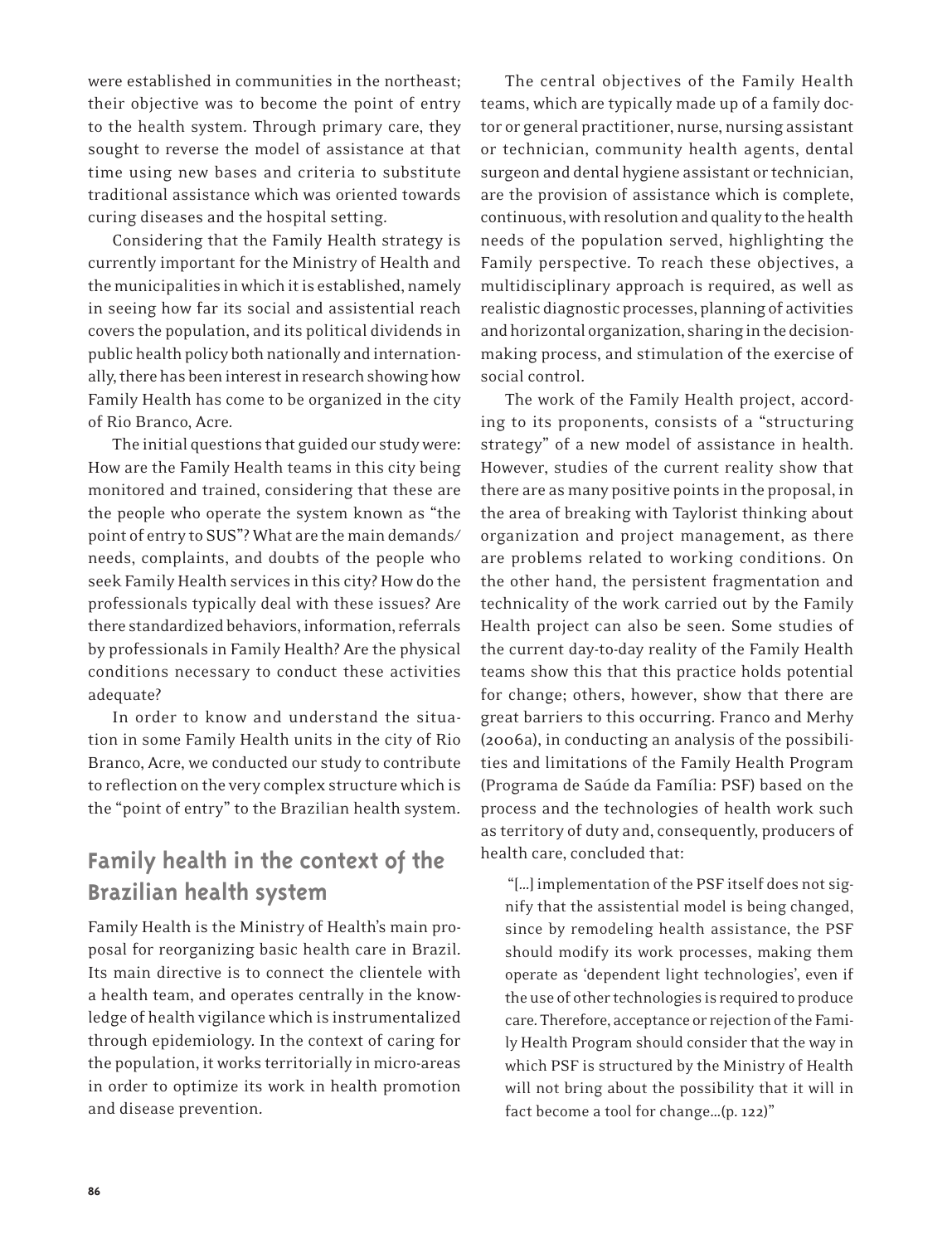## **Family Health and reception**

Reception implies receiving clients well, hearing their demands, seeking ways to understand them, and sympathizing with them. It involves developing appropriate ways of receiving the distinct ways in which the population seeks health services, respecting the existence of each person (Campos, 2003).

Reception and intake is a powerful tool for reorganizing family health care; it can legitimize the Family Health Team (Equipe de Saúde da Família: ESF) as a "point of entry" in the way that it can positively influence the standard of utilization of services by individuals, and can also bear on social and organizational issues of the service.

According to the National Policy on Humanization, also known as HumanizaSUS (Brasil, 2004), reception in health is the construction of a new posture for the professionals and for the service, which seeks to amplify access with an approach to risk and vulnerability, as a social responsibility, the construction of new values of solidarity, commitment, and construction of citizenship. Its objectives are: to humanize care, organize the service, optimize care, improve resolution, establish the flow of care for spontaneous demands, reduce stress on teams and unify the professionals towards a common objective, intensify teamwork, increase community satisfaction, commitment to the construction of citizenship and community independence, and to provide elements for local diagnostics.

 "Reception can regulate access by offering more appropriate activities and services, contributing to user satisfaction. The link between patient/ professional stimulates autonomy and citizenship, promoting its participation during the provision of services" (Schimith, 2004, p. 1487).

For Carvalho and Campos (2000), reception is a technological arrangement which seeks to guarantee access to users with the objective of listening to all patients, resolving simpler problems and/or referring them elsewhere if necessary. Reception consists of opening the services to demand, and being responsible for all the health problems in a region. It anticipates plasticity, which is a service's capacity to adapt techniques and combine activities in order to better respond to them, adjusting them to

scarce resources and social, cultural, and economic aspects which are present in daily life. By feeling that they are welcome, the population procures services which are not just geographically close, but which are receptive and solve the problem.

Matumoto (1998) "[...] explains that reception is determined by the concept of being human and sickness/health in what the work is based on, and concludes that *why* we welcome people into the service reveals how effectively the Health System (SUS) is established, and how the workers involved "*position themselves with regards to the motto 'Health as a right for all and for citizenship", through the principles of universality, equality, integrality and access" [...]*. (p. 21).

The practice of "receiving" consists of qualified listening, which all the employees of the Basic Health Units should carry out, hearing all the needs that bring the user to the service, giving direction or referring the patient according to his or her professional competency. It is desirable that the sense of welcoming overflow the borders of the team/user relationship and begin to permeate relationships among the team itself, creating welcoming environments in meetings and in day-to-day work.

# **The process of working with health in the Family Health Program**

The work process in health also has directionality, which materializes in the relationships between man and others and with nature, in which adaptations, transformations or maintenance are necessary.

According to Pires (2000) "[...] work in health is an essential task for human life, and is part of the service sector. It is a type of work in the sphere of non-material production, which is completed in the act of its being done. It does not result in a material product, regardless of the production process which is able to be sold on the market. The product is indistinguishable from the process that produces it; it is the realization of the activity itself" (p.85).

The work process in health, at the micropolicy level, when the in the hegemony of live work, reveals to us a rich, dynamic world which is unstructured, with great inventive possibility, with many connec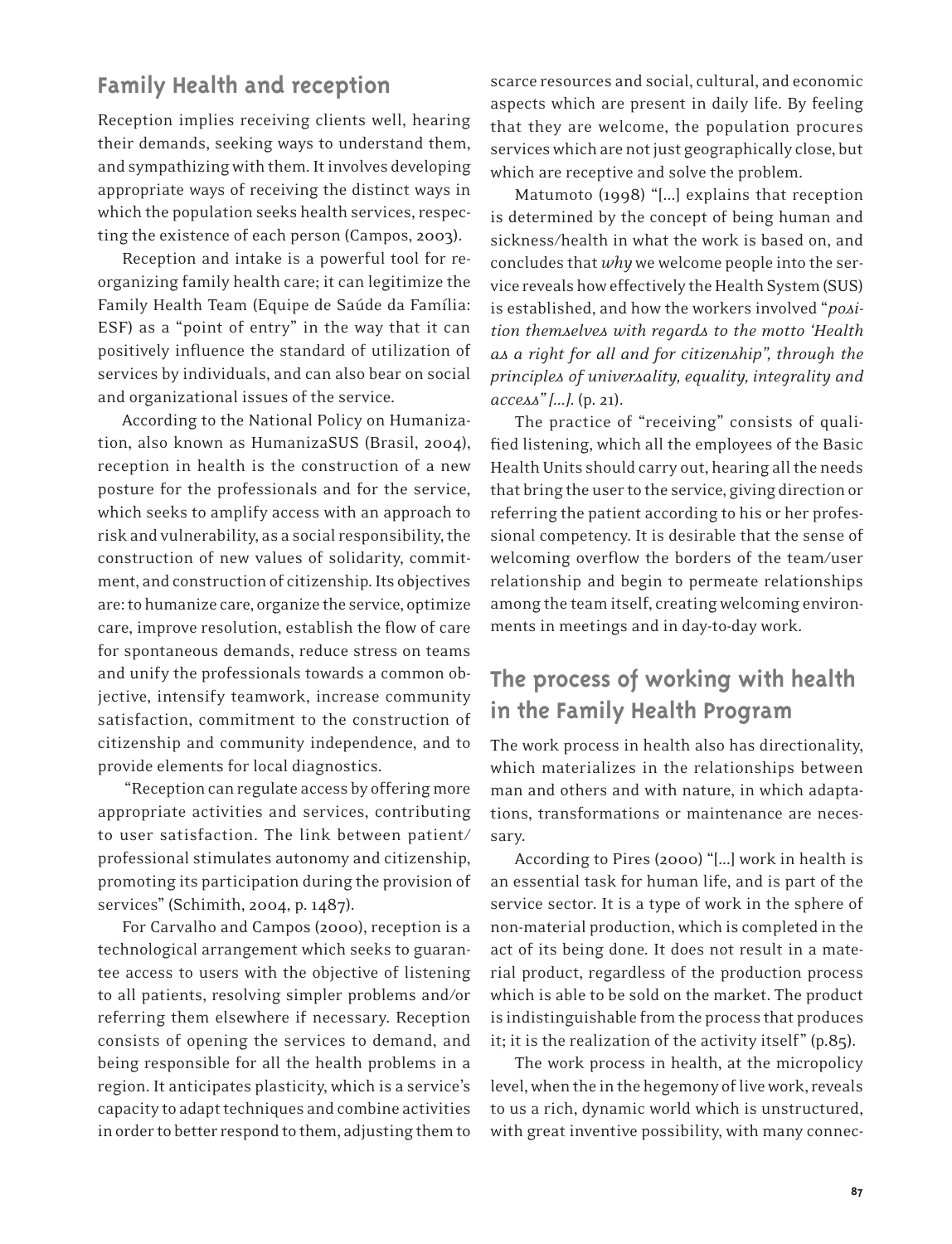tions that move through diverse areas; it assumes characteristics of multiplicity and heterogeneity, being capable of operating at a high level of creativity. It works with its very logic, which pertains to the subject who operates the productive system; it is capable of finding new territories of meanings, which bring sense to, for example, the production of care when we discuss the case of health.

The organization of the National Health System's (SUS) basic network is extremely standardized. As an example we can cite Family Health, which proposes the same standards for the functioning of teams throughout the entire country, regardless of the specific characteristics of territories and regions. When the network operates under the logic of programmatic activities and sets specific times for receiving certain types of clientele, distributing slips and numbers for appointments and certain procedures, this imposes a constraint on the workers in terms of producing the care; in other words, this imprisons their live work, which makes positive relations with the users more complicated.

In order for an effective change to occur from the Family Health strategy, it is necessary to rethink practices, values, and knowledge for all people involved in the social process of producing health. The professionals in the Family Health Teams, living in the community where they work, can unlock significant change in their areas if they observe the daily lives of these people.

Based on the Practical Guide for Family Health (Guia Prático da Saúde da Família) published by the Ministry of Health in 2001, the fundamental attributes of the Family Health Units are the following: planning activities; health, promotion and vigilance; interdisciplinary work as a team and complete approach to the family.

Working as a team is a practice in which communication between professionals should be part of the daily work routine. The continuous exchange of information, which brings about good evaluations and behavioral prospects, should occur through team meetings, as a routine part of working in Family Health to facilitate communication, exchange experiences and expectations, improve coexistence and quantitative evaluation.

The process of working in health has a coop-

erative dimension, which integrates the activity and complements the production process; it is a technical directionality, which speaks to scientific knowledge and the use of technology. Organization and the division of the work process are defined by the final objective to be attained. In this sense, the final objective of the model of care centered on the medical-curative concept is the production of a cure, guided by the fragmentation of the procedures, technification of assistance and the mechanization of actions. An assistive model of health production should be based on production of care, with an emphasis on teamwork, on humanizing care, and on the ethics of responsibility.

### **Methodology**

The study was conducted in the city of Rio Branco, capital of the state of Acre in Brazil, in the health center located in the Baixada do Sol area, and its reference unit, the Augusto Hidalgo de Lima Health Center. Seven thousand families are registered for the Family Health program in this center, a total of 28,000 people, which corresponds to 56% of residents in that area. The study was conducted in four Family Health Units.

In this study, we used a qualitative approach from an ethnographic perspective. According to Victora et al. (2000):

 The ethnographic method is a set of conceptions and procedures traditionally used by anthropology in order to gain scientific knowledge of the social reality [...]. The ethnographic approach is constructed based on the idea that human behaviors can only be duly understood and explained if we take the social context where they take place as a reference [...] The ethnographic method of research enables the investigator to understand the cultural practices within a wider social context, establishing relations between specific phenomena and a determined vision of the world [...]" (p.53-54).

To conduct the present study, two techniques were used to collect data: participant observation and focus groups. The field work occurred during the period between August 2008 and May 2009.

The study was undertaken in two stages: the first consisted of observation in four Family Health Units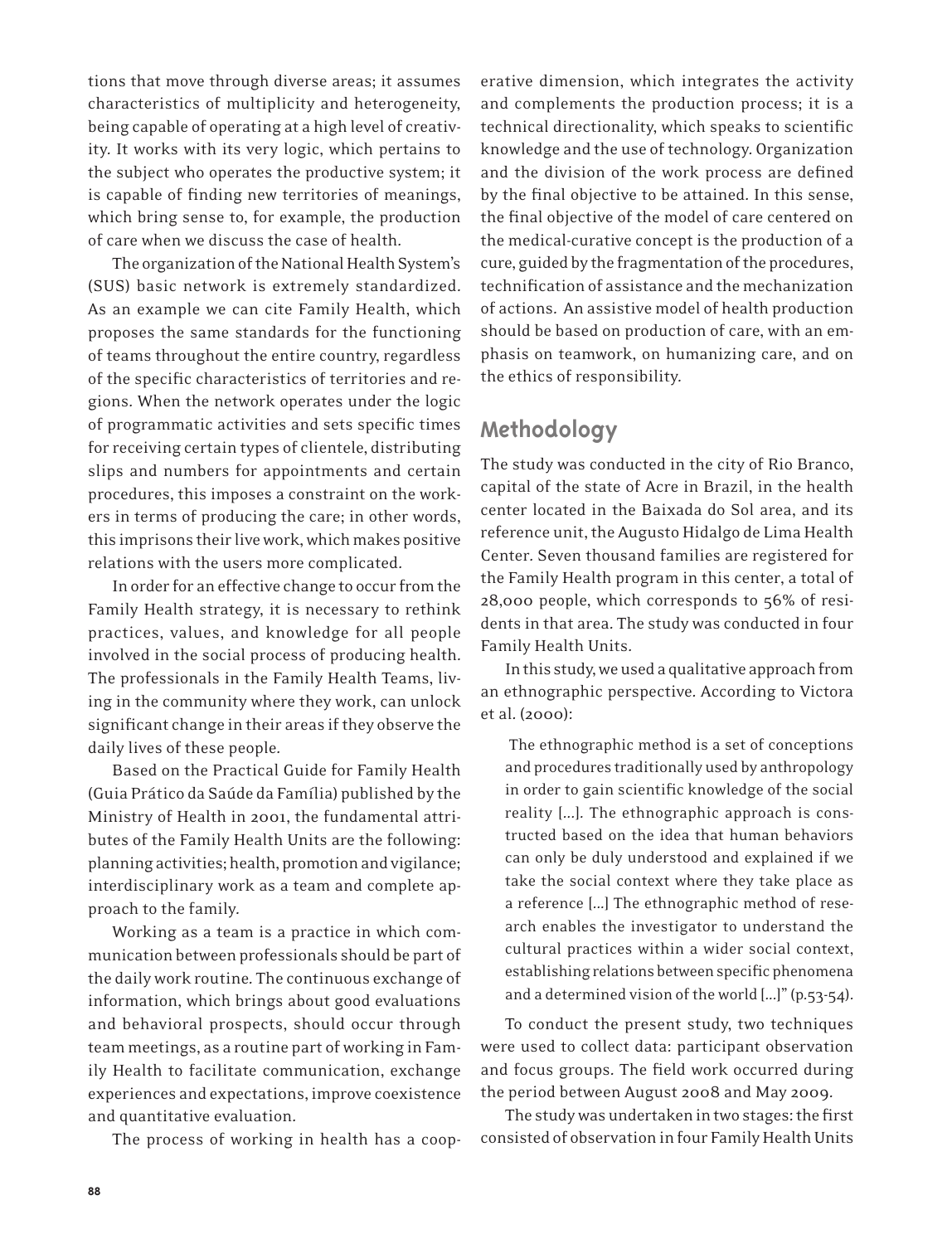(FHU); the second involved focus groups conducted by the Family Health Team, which in total included the presence of the following professionals: 2 doctors, 3 dentists, 4 nurses, 4 nursing technicians, 4 dental clinic assistants, and 24 community health agents.

The procedure adopted to analyze the material began with a reading and re-reading of each entry in the field diary and of the interviews in the focus groups until all was clearly understood. This process led to the creation of an integrated portrait, in other words, a provisory scheme for interpreting each entry in light of the theoretical reference. After this reading came a horizontal reading of the set of entries and interviews by unit and health team, which allowed for the identification of thematic concentrations or empirical categories, which were analyzed based on the categories of analysis which were formulated in the theoretical portrait. The following categories were identified:

• Reception in the waiting room;

• Disorganization of the service and the work process;

#### **Reception in the Waiting Room**

When users spontaneously seek service at one of the units, they are received by the receptionist when they enter the waiting room; their complaint or need is heard, and then they are forwarded to the relevant sectors or services. It was observed that the professionals attend and listen to users in the waiting room in an open environment that does not guarantee privacy. This fact was proven through field observations:

 *"...a young woman in a green shirt comes in to get condoms, and the health agent who just arrived gives her the condoms, and the receptionist writes down her name..."* (FHU 1)

*"...two men come into the unit requesting condoms; the receptionist gives them to them, writes their names in the register, and they go away..."* (FHU 2)

This type of service interferes with a welcoming reception, since the user feels constrained, rapidly expressing his or her problem or complaint. There is no private space reserved for this.

The physical spaces which were observed can be considered inadequate due to the fact that they are

open spaces which suffer from interfering ambient sounds (conversations, children crying, and other noises). Furthermore, when the patient is being seen, the professional may be interrupted to give information, to speak with other people, and to attend people who are ill.

Preparing the environment to receive the community is also an important aspect to be considered; a clean and organized environment reflects prior consideration of the user. During the study, we observed that in some units, cleaning services took place during care services, demonstrating that the health service did not adequately prepare to attend the users, causing a bad impression at the beginning of the worker/user relationship.

Another factor observed in the units was with regards to signage and information about the location of rooms and care departments. From the entrance, signs or informative panels were not emphasized, and in many situations and sectors no one was available to give information. It is important that workers orient the users about where they are in the unit, as a way to guarantee access beyond reception, especially considering the difficulties that users suffer which include pain, anxiety, fear, and educational limitations, among others.

Furthermore, it was noted that the professionals who attend users in the reception area are not adequately prepared, from a technical and humane point of view, to meet the demands of the users. On several occasions, the receptionist used the criteria of "high fever" to guarantee that those who could not obtain referral slips could be seen by the doctor, not corresponding to the patient's medical history. Many times, without even hearing complaints, access is denied, even with no alternative given to resolve the problem, in other words, with no responsibility for the users' problems.

In many situations, the receptionist himself or herself denies service, based on the number of slots for medical treatment, without speaking with the professional. The nurse is not called to evaluate the case; the receptionist is the one who assesses the need for a consult (or lack thereof), despite the nurse's presence in the unit.

Lack of access also can be observed in lines waiting for medical appointments, disputes at the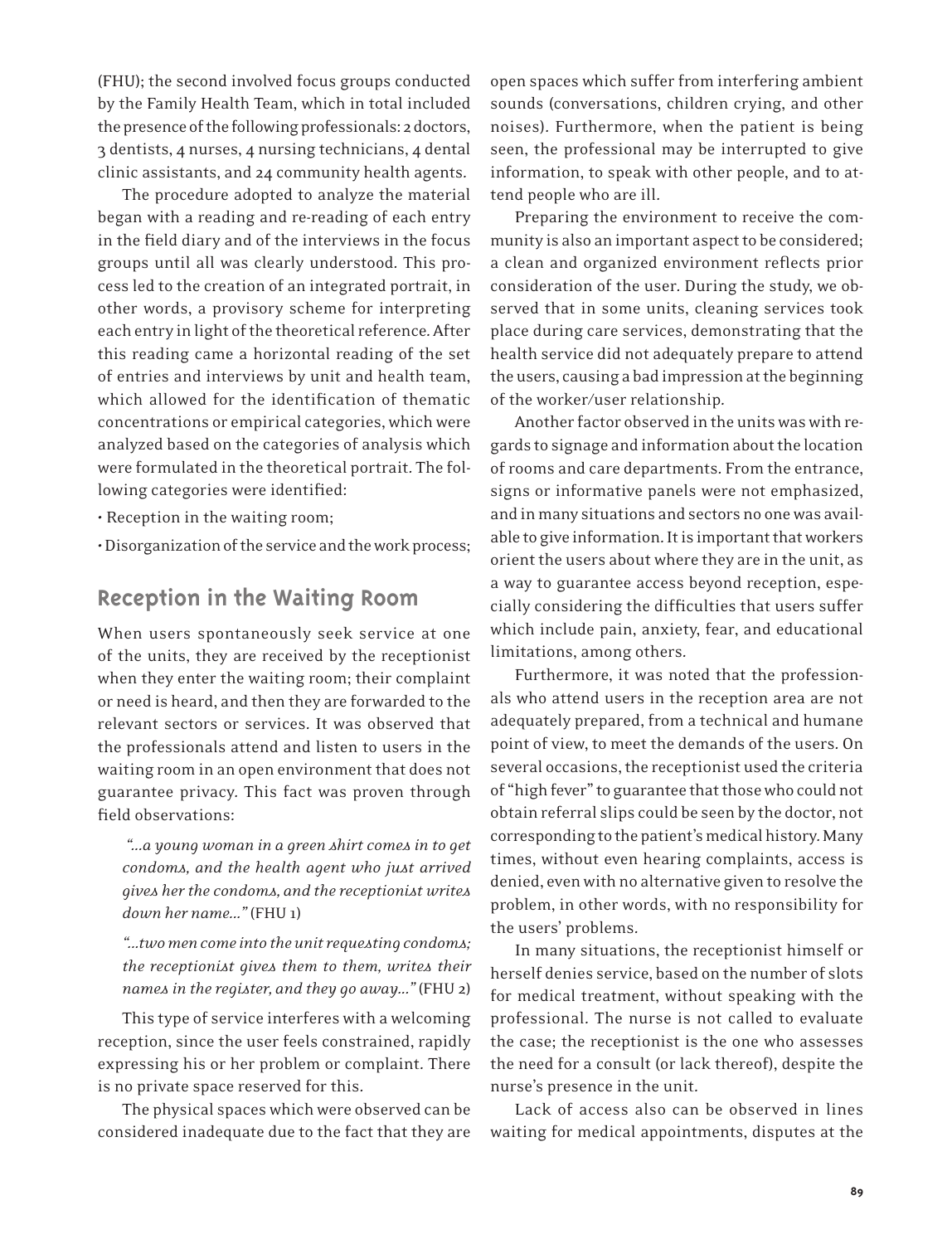time when appointment slots are distributed, and full schedules. Another characteristic found in organizing the services we investigated were previous scheduling of services, despite the fact that local residents are not given priority, and professionals attend people "outside the area" (those users who are not included in that unit's territory); all four units reserve two slots for medical appointments for users who do not live in the area covered, which reduces the number of slots available for the population which does live in that area.

The field observations give examples:

 *... at 6:45AM the unit is closed, but there are already users sitting outside, waiting for the unit to open so they can schedule their appointments for the afternoon...* (FHU 1)

 *...a man arrives and requests to be seen; the receptionist asks if he is from outside the area, and he says yes. The receptionist fits him in, since there only was a slot for people outside the area...* (FHU 1)

*However, even previously scheduled consults are not always respected.*

 *...at 3:05PM the doctor arrives at the unit and starts to see patients; some users complain, since every time is like this, they arrive very late to begin the appointments...* (FHU 1)

This demonstrates that the service is structured and organized to meet its own needs and priorities, establishing the flow of demand from people in a way that best suits the professionals' working performance. With no concern for the users' needs, they set a time for them to arrive, but not a time to be seen. In this way, there is a failure in credibility and confidence, which will be reflected in the link between these users and the service, as well as in reception.

Another problem which drew our attention in the study was difficulty in accessing dental consults, since the manner adopted for this service is completed treatment, and the scheduling is done through the Community Health Agents (Agentes Comunitários de Saúde: ACS); when slots are made available, residents in the area where the team works get priority. A high rate of unmet demand was seen, and great struggle for users to gain entry into dental care services. For example, we can cite the following statement:

 *"...many problems for the community, who don't understand, that it is a process that takes a long time, there is only one dentist on the team to attend two different populations, here we have almost eight thousand people in Placido de Castro alone, this includes almost twice that, fifteen, sixteen thousand people among those outside the area, because when they come, there are two slots of emergencies, which are for extractions, and two slots for treatment…"* (Nurse, FHU 2)

Campos (2007) comments that:

 [...] one of the important functions in Basic Care according to the configurations that the SUS has come to acquire is Receiving the demand and active search while assessing vulnerability: the patients need to be received at the time they demand. Without this, Basic Access to Health will never be a true point of entry into the system. The dimension of reception presupposes willingness, organization, and preparation of the team to receive, at varied times, a great variety of demands and assess the risks they imply, assuring service, seeking to resolve as much as possible. At the same time, through visits to the home, inclusion of the client and analysis of the health conditions in the community and the territory, a posture is expected that links people, families, and the community with the Basic Access teams and identifies the risks and vulnerability of these individuals, families, and segments of the community [...] (p. 6).

Through the observations which were recorded, some aspects can be identified which should be reconsidered by the team's professionals, so that reception can be the practice of qualified listening, where the needs which bring the user to the service are heard, guiding or referring according to professional competency. The type of listening developed by the professionals was clinical, with a focus on the complaints, with isolated interventions which were not purposeful and did not build any connections. If listening were conducted in a more ample manner, problems and needs beyond health services could be identified, which to be resolved require intersectorial connections, in other words, to seek partnership with other sectors outside of health care, in this way increasing community satisfaction; or, other fac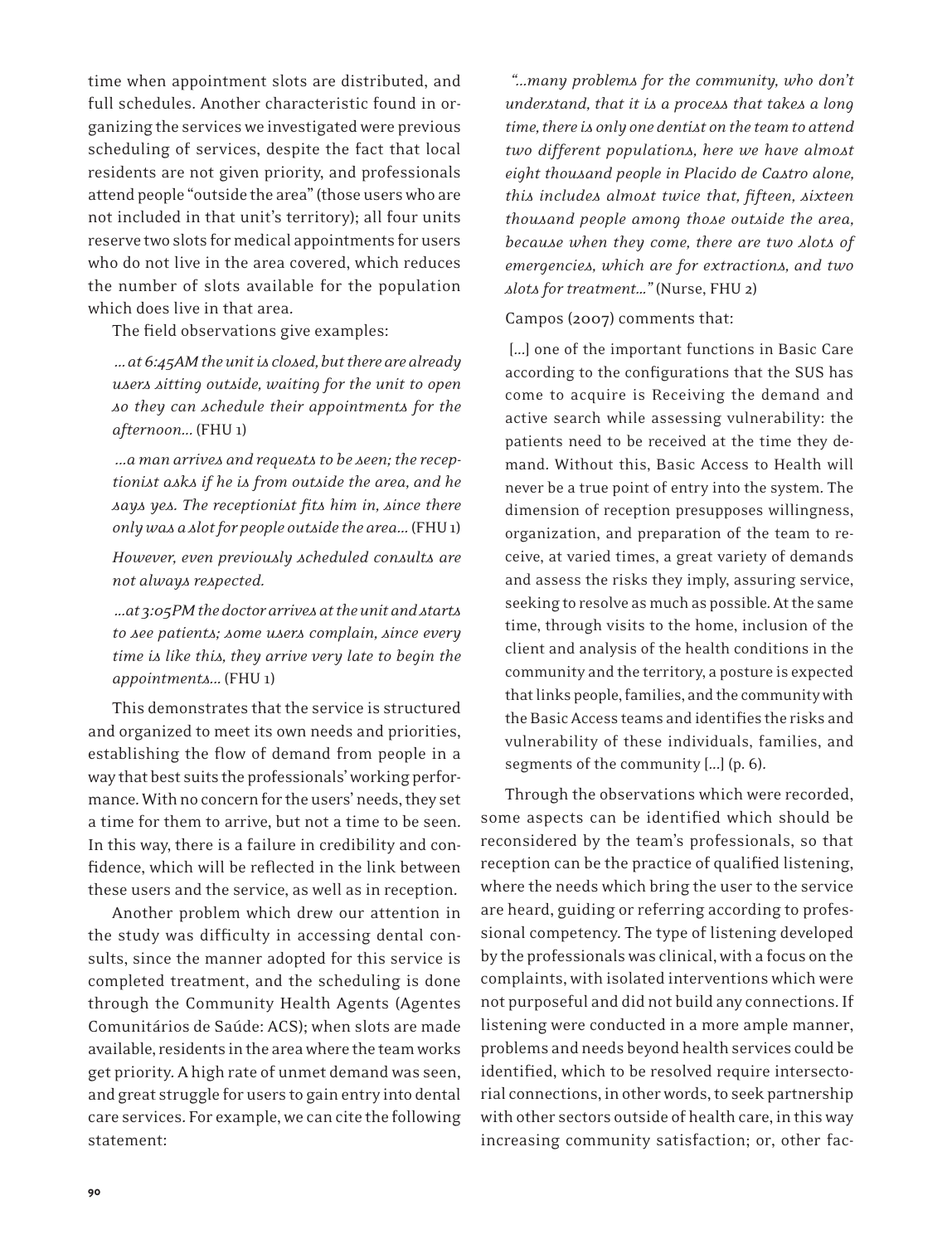tors could be seen which are not strictly biological that contribute to the problem in question; or other elements of personal life could be seen that contribute to the aggravation of that particular problem or which make "compliance" with the therapeutic propitions which are typically proposed, in other words, it would be possible to better understand the problems, beyond the complaint, and internally mobilize to face them together with the user.

# **Day-to-day function at the Family Health units shows when the point of entry does not resolve the problem: disorganized service and work process**

#### **Community Health Agents (ACS) and their daily routines**

In the units under study, it was observed that each ACS defines who they will visit and when, with no team planning or orientation with regards to visit priorities. The nurse coordinators are not familiar with the "routes" of the agents' daily visits; the majority of agents go directly from their homes to visits, without going to the unit to give information about which families will be or were visited, which complicates the supervising nurses' monitoring work. Contacts with the families are not permanent, making it more difficult to create a connection and access the family and social context. Registrations are only updated when the Municipal Secretariat of Health's Department of Health Care (Departamento de Atenção à Saúde da Secretaria Municipal de Saúde: SEMSA) requests.

The only activities observed with relation to integration between the team and the population are some isolated information such as: if there is a doctor in the unit, if there are consultations with the dentist, on the days that there are PCCU, if they are monitoring the Bolsa Familia family assistance program. Orienting the families with regards to using the health services available is not part of the ACS's work routine. As not all units have a schedule of activities that is defined in conjunction with the team members, and do not use the data to analyze

the territory's health situation, they adjust the time and the type of activity to be conducted according to the profile encountered.

It was observed that the average number of visits per agent per quarter did not meet the expected levels, seeing that the ACS has to visit the families in his or her territory (micro-area) at least once per month per household. It is possible to suggest that this occurs due to: lack of commitment by the professionals, lack of coordination, of shared management in the daily work environment, and the fact that some of the professionals are not prepared to carry out their assignments. Another important aspect to be considered is that there is a substantial number of people in the region covered who need more than one monthly visit, for example: if there are 81 hypertensive people registered in one unit, some of these will need more than one visit per month, which would guarantee more regular assistance to identify risks and prevent complications. This fact was proven when, in field visits to observe the home visits, the authors of this study had great difficulty, wasted a large amount of time, and at times had to make appointments with the ACS to register the home visits that, if they had occurred routinely, would not have been such an obstacle.

#### **The nursing team and their work routine**

One-on-one interactions with patients were most observed during the collection of materials for cyto- -pathological testing and pre-natal consultations. During some periods, the nurse remains in the unit and does not take part directly in any of the activities in question. The nurses conduct more administrative activities than direct care, in other words, the nurses' potential is not being fully utilized in the health services.

Because there is no planning which takes into consideration professional specialization and intervention for cases which require it, it was observed that the nursing team conducts few home visits. The nursing technicians conduct home visits only when the ACS requests they verify blood pressure, change dressings, or perform other procedures in patients who cannot get to the health unit.

The supervisory activities and assessment of the actions carried out by the ACS also were not ob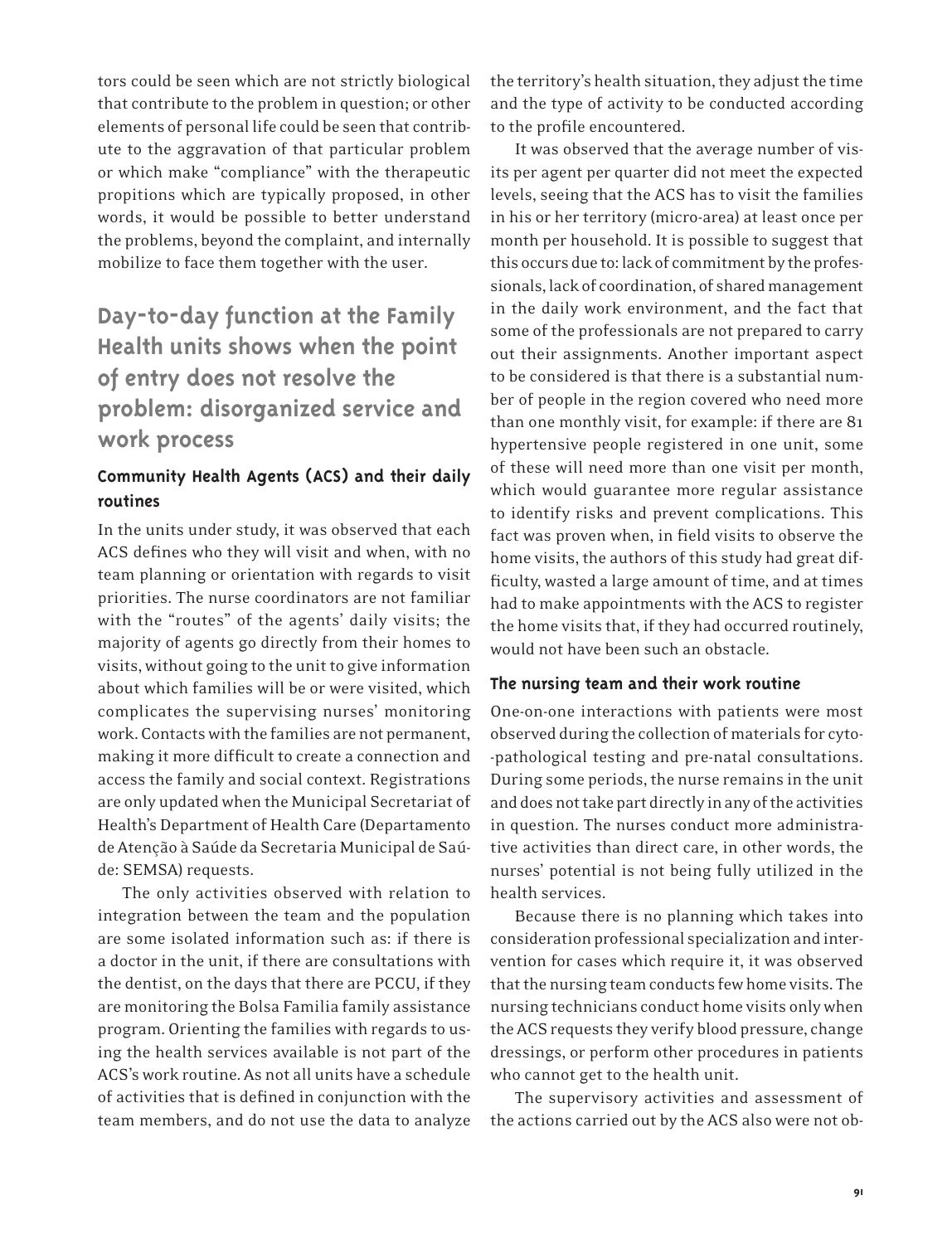served, although at various times, users expressed dissatisfaction with the way ACSs worked. Peduzzi (2001) "notes that systematic, external supervision practices are a possibility in terms of amplifying collective management and multi-professional teamwork" (p.106).

#### **Activities conducted by the doctors**

Medical assistance is mainly oriented towards the diagnosis, treatment, and rehabilitation of sick individuals. The doctors do not participate in promotional activities (when they occur, for example in groups of older individuals), in administrative meetings, or in evaluation of the activities and the management of the inputs needed for the FHU to function.

Below are highlighted some statements of other professionals giving examples of how the doctors work:

 *"...the doctor, she doesn't do home visits, she doesn't serve the patients well, she doesn't come to the unit, she comes when she wants to, sometimes there is an appointment scheduled, and she doesn't appear..."*  (ACS1 FHU 1).

Inability to keep the work schedule creates dissatisfaction for users as well as for the team. The doctor does not participate in planning activities, and also does not grant educational activities performed by other team members the importance they deserve. Furthermore, it was observed that the greatest demand is for clinical consultations with the doctors, which contributes towards the lack of access to other services and to users being able to create a connection with a single team member. We can confirm, when noting the lack of activity in the unit when the doctor was absent, that what is characterized as the organization of the work process in the units under study is directed towards clinical demand, or that all those complaints and problems are translated into a biological problem to be diagnosed by the doctor, in other words, everything contributes to a doctor-centered service.

#### **Oral Health Teams**

All the Oral Health Teams (Equipes de Saúde Bucal: ESB) studied attended the population of two units, and the clinic was located in one of these units. The

ESB provides consultation slots for micro-areas of the ACS, who identify the people who require dental treatment and schedule this with the Dental Clinic Assistant (Auxiliar de Consultório Dentário: ACD). The majority of activities are clinical procedures; few activities promoted oral health, and families were not visited in their homes. When prevention activities were conducted, they were done in a manner that was not integrated with the other team members in any way.

During the interviews, some professionals spoke about how the oral health teams work:

*"With relation to working as a team, I think it is flawed, mainly in the interaction with oral health, I think there isn't a really good interaction..."* (Nurse, FHU 1)

 *"...the dentist also doesn't plan, he comes here once a week, every Monday afternoon, he only meets with the health agents, sometimes I intrude a little bit and ask, can I participate in the meeting, and I go there and meddle a bit too..."* (Nurse, FHU 2)

We also confirmed that the work of the oral health teams is extremely independent from the unit's other activities, and has a high level of autonomy. Concerning this aspect, Mishima and Campos (2003) emphasize that:

[...] Family Health can open itself up to go beyond hierarchical technical work, to work with social interaction between workers, with greater horizontality and flexibility of the different powers, bringing about greater autonomy and creativity among the agents, and better team integration. This is one of the great challenges for health teams which are moving into Family Health. If this integration does not take place, we run the risk of repeating the model of dehumanized, fragmented care which is focused on individual biological healing and which has a rigid division of labor and unequal social value for the different tasks [...] (p. 129).

The work process needs to have a structure based on the team, and should establish a common project in which the specialized work of each professional is complemented and where they can construct interaction between the workers and the users.

However, in some of the units we observed that there is no collective responsibility and integration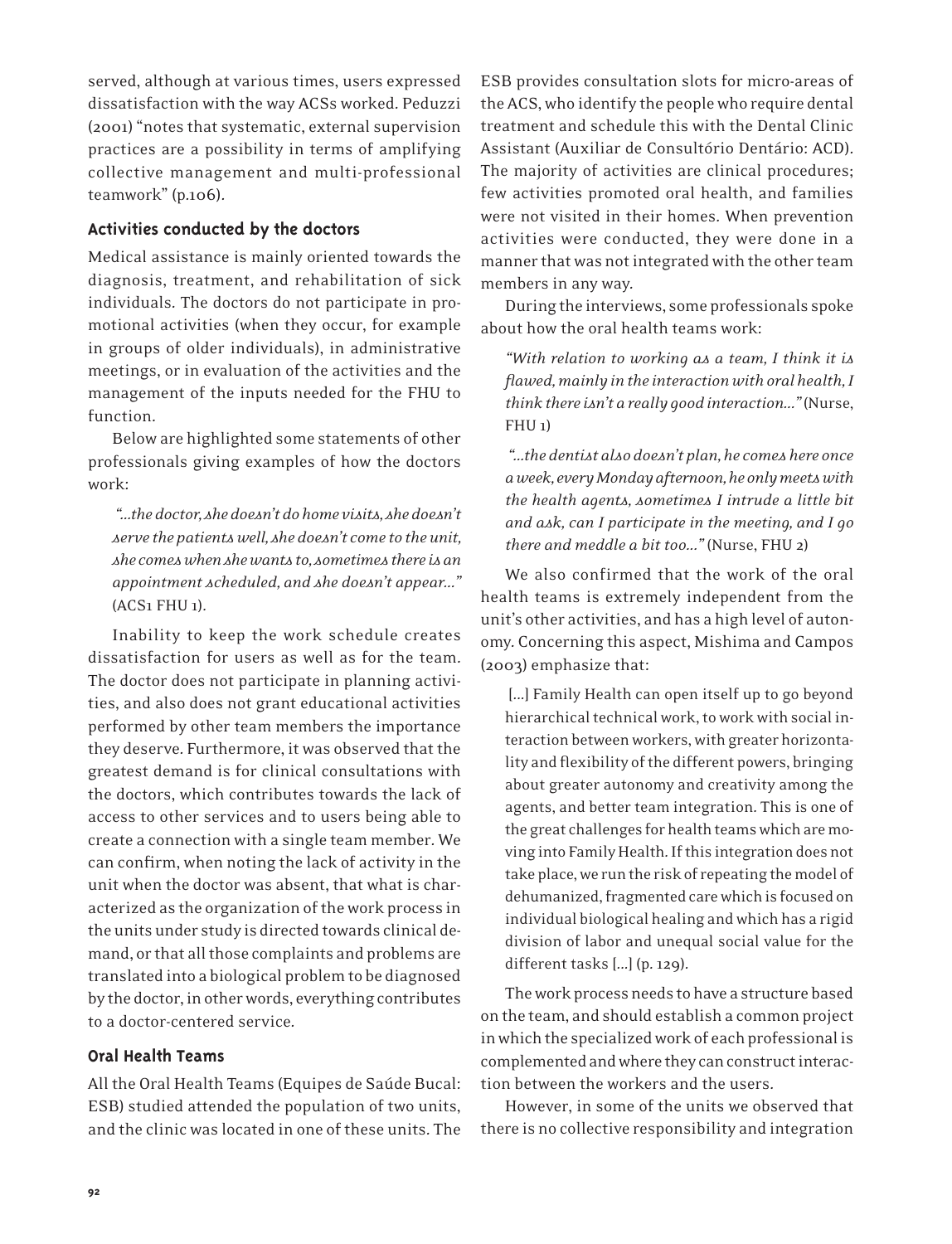of the professional in the organization of work; there is a fragmentation of activities and knowledge, and accordingly, there is no effective work as a team.

As the survey was conducted, situations of conflict arose among the team members. Among them were: personality styles, ways of interacting with others in various situations, terrible work conditions, internal conflicts, low salaries, variations in opinions and stances, situations which were difficult or which generated competition, low interaction between team members, lack of systematic supervision on the part of municipal coordination, and high turnover among professionals on the team.

During a focus group, a nurse commented:

 *"...I think that the doctor's conduct doesn't correspond with a person who's a member of a team, he arrives and if you don't say good afternoon to him, he doesn't talk to you, he sits, does his appointments and leaves..."* (Nurse, FHS 2)

The absence of management regarding on-site monitoring of the teams' working processes for advising, evaluation and supervision makes it even more difficult for activities to be effective, since in the Family Health units there is no manager to coordinate the teams at the local level, and in this way there is a certain perpetuation of conflicts.

Araujo (2007) responds, saying that "The practice of teamwork in Family Health shows that reality involves conflicts, lack of training, inadequate profiles, disinterest and demotivation. Professional performance, based on the technical knowledge of each member, also requires that the team members have good interpersonal abilities. This means knowing how to deal with differences in professional and personal areas [...]" (pag. 463)

In the focus groups, when the teams were asked if they planned as a team, or even if there was community participation, the responses were as follows:

 *"...the doctors don't like to plan. They don't sit down, the current one practically doesn't talk to us..."* (Nurse, FHU 2)

 *"...To plan health actions, it has to happen before diseases occur, the decision has to come down from on high, and it has to work based on how the people at higher levels think, the municipality as a whole..."*  (Doctor, FHU 3)

 *"...We aren't planning, but if we decide to plan or evaluate a program, we have to hear every person's opinion..."* (ACS, FHU 3)

In the four Units, it was observed that the teams do not conduct diagnostics of the population's health situation, and do not collect the information present in the files of the Basic Care Information System (Sistema de Informação da Atenção Básica – SIAB) associating the mapping of risk areas, interviews with community leaders and other sources of information such as, for example: data from IBGE, from the health information systems and the press, to plan work and interventions with the population in a way which is done jointly, integrated, and complementary. Therefore, it is necessary to know the population's needs, identified through diagnostics and permanent monitoring of the families pertaining to the service, seeking improvement in health conditions and quality of life to the assisted population.

In general, the teams attribute this difficulty to the lack of an active coordination of management:

 *"...I think that on every team, there has to be someone who says what to do, to coordinate the service, to plan with the team, here I am already at my limit extrapolating..."* (Doctor, FHU 3)

In the FHUs studied, it was observed that actions are coordinated verbally, based on day-to-day problems. The problems are resolved on demand, without systematization, which makes it difficult to assess and plan actions. The local planning depends on the professionals' level of training as well as other interests. The main mechanism of evaluating the Family Health teams is SIAB, which has the challenge of being more related to the commitments of municipal management than the organization of the process of working as a team

Another aspect identified regards the training that teams have to act in community health care. The difficulty the professionals have in educational practices in the basic health care space is obvious, in the community context, with regards to the technicians as well as those with more advanced training. On-the-job training should be prioritized, as it allows better adjustment between the requirements of educational training and the health needs of the population served. Continuing education should be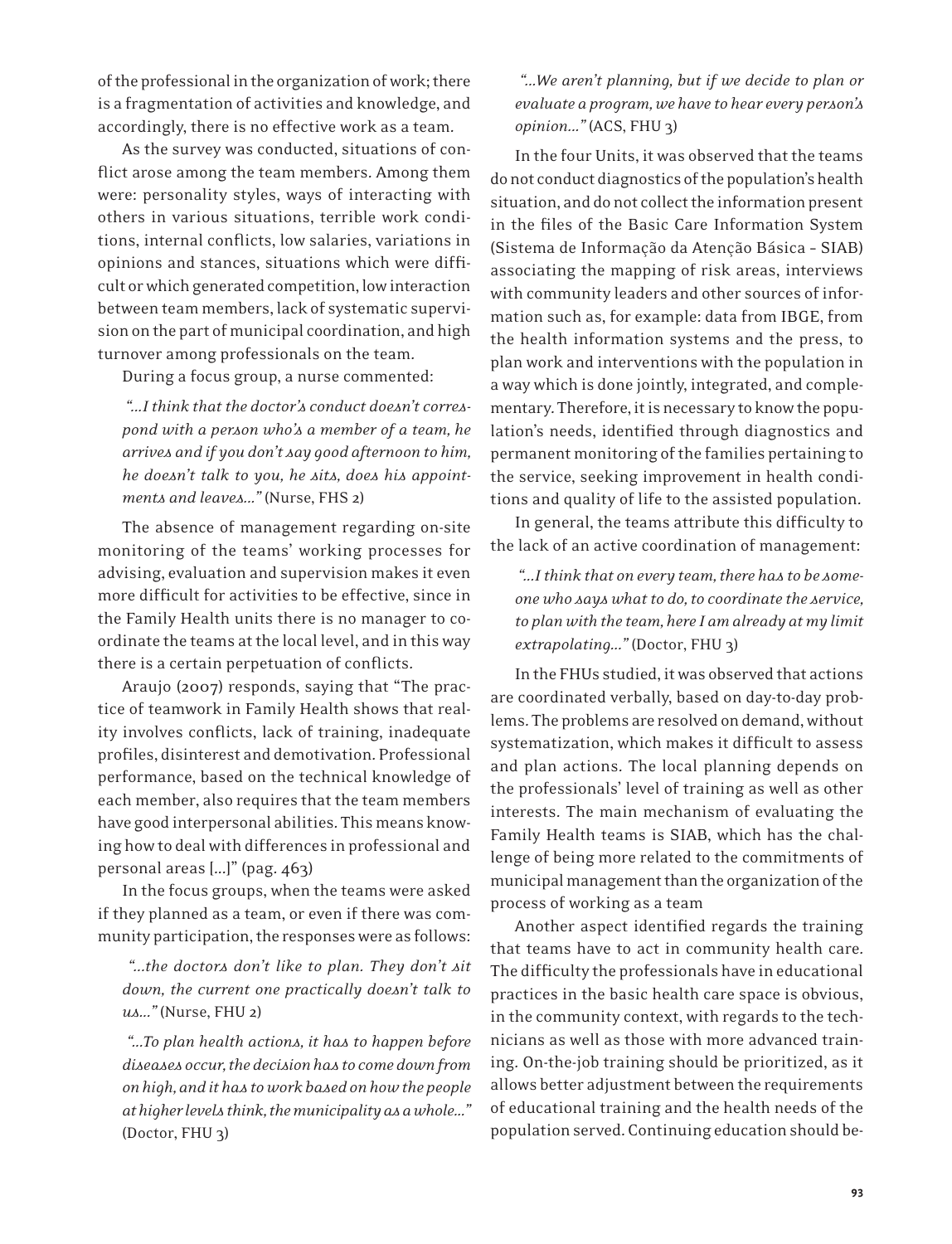gin from introductory team training, and use all the avenues of pedagogy and communication available, according to the realities of each context.

It was possible to perceive that the teams' work process is organized in a piecemeal and fragmented manner. Many workers make themselves available and demonstrate interest in what they do, but since they do not have specific training and find themselves in a space of conflict between what is proposed by Family Health and the legitimized hegemonic model, in which there is still a strong orientation towards traditional health, the workers are absorbed in activities of an immediate and nonresolving nature.

From the moment that there is an understanding of how the process of working in health is not realized in things or objects but instead in people, and that to construct a new model for health assistance which is focused on the user inserted in the family and social context, it is fundamental to rethink the work process, there will be opportunities for change. This should be oriented towards the principle of integrity, with tools like interdisciplinarity, intersectoriality, humanization of services, and the creation of links between the health team and the community.

## **Final considerations**

As this survey proposes to learn about and understand the reality of some Family Health units in the city of Rio Branco, reflecting on the role of these units as points of entry into the health system, it can be perceived that the Family Health Units are not effectively the port of entry into the municipal system. One of the problems we found was with the form of organizing the work process. The teams do not have a common project, do not conduct planning based on the local reality, identifying the common responsibilities and those specific to professionals; there is also no community participation, in other words, there is no collective responsibility in the organization of labor. It was evident that the teams' work activity is centered on the doctor and curative care, and that some professionals organize their work process in an individual and fragmented form, making teamwork difficult. The service is structured

and organized to meet its own needs and priorities, without any concern for the needs and satisfaction of the users.

The work process for the health teams should be oriented in a way that is closer to the community, with a deeper knowledge of the local reality, the presence of the community agent, home visits, supervision and nurse monitoring of the ACSs' work, as it is believed that these are some of the tools that the family health strategy provides to be an important difference in improving the quality of care.

Another obstacle we encountered was with the way people were received in the waiting room; initial contact is made by a professional who is not qualified to listen, to make referrals or to resolve complaints; the scheduled hours of operation are not observed; there is difficulty in accessing dental consultations; access to medical consultations is made more difficult due to the reduced number of available slots; long lines; large amounts of time spent in the waiting room; and disregard for working schedules.

In the daily routine of the units, the service was predominantly authoritarian, as the users were obliged to submit themselves to what was made available to them, with no consideration for their needs, which runs contrary to the principal of completeness. The units should organize their work based on the vulnerability of their users, with responsible and resolute monitoring of demands, including those that the team cannot resolve.

Another important factor to be considered is the lack of training professionals have to work according to the principles of basic care, specifically in family health. We suggest the implementation of a continuing education policy (at work) in order to better qualify the professionals who work in family health.

It is evident that the population that lives in the region studied requires a service in which there is a better link between the teams and the community. The Family Health Units are only used by the users in some specific situations and, at various times, facts were reported which indicated that users sought out other units to resolve their health problems; in other words, the port of entry is somewhere else.